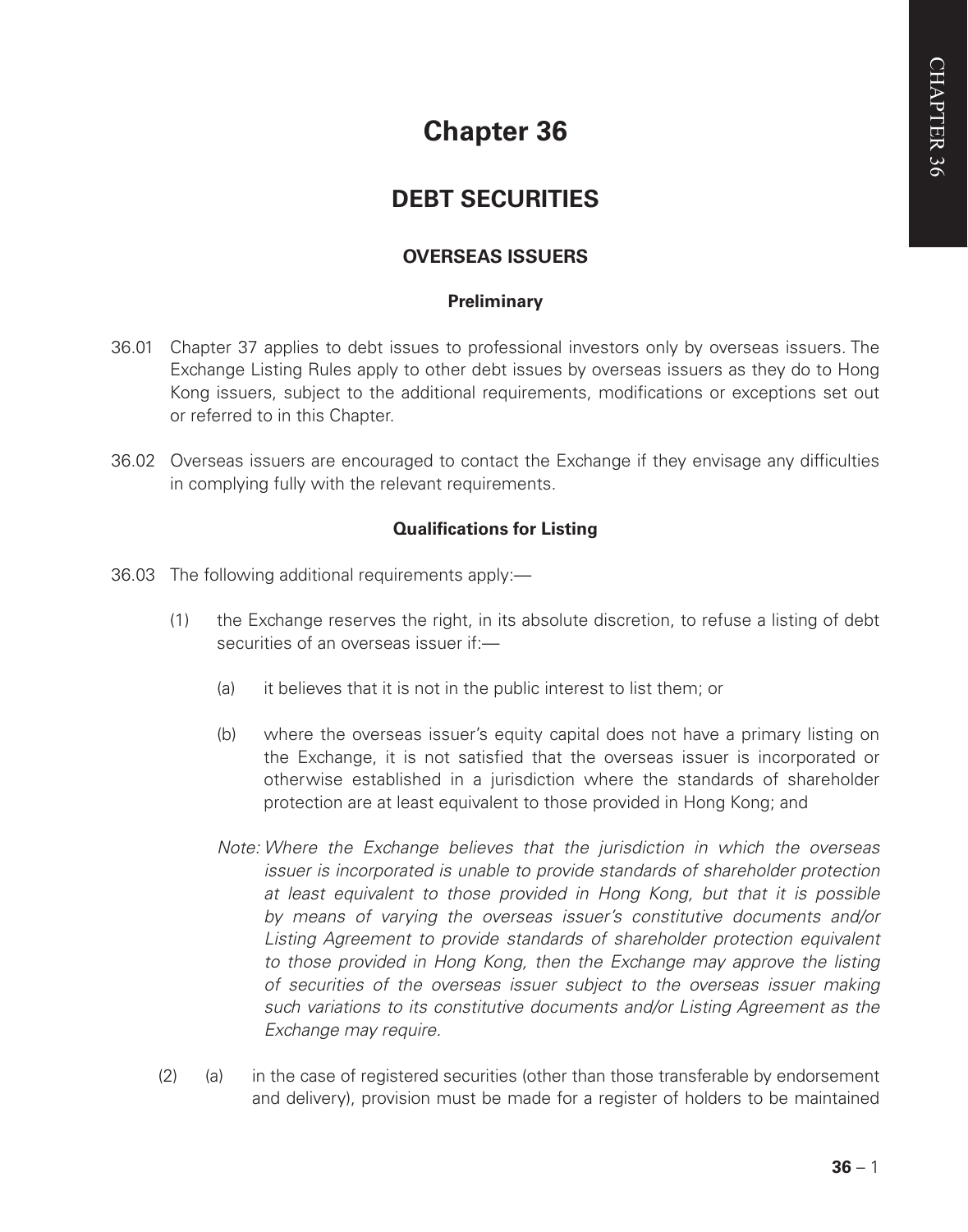in Hong Kong, or such other place as the Exchange may agree, and for transfers to be registered locally. The Exchange may, however, consider an alternative proposal for registering transfers for Hong Kong holders in exceptional circumstances; and

(b) in the case of bearer securities, provision must be made for the payment of interest and repayment of principal in Hong Kong, or such other place as the Exchange may agree.

# **Application Procedures and Requirements**

- 36.04 Attention is particularly drawn to the requirement in rule 24.10(1) that the proof of the listing document submitted for review must be marked in the margin to indicate where the relevant items from Chapter 25 and/or Appendix 1 have been met. This will expedite the application.
- 36.05 The following modifications apply:—
	- $(1)$  in rules 24.11 $(6)(b)$  and  $(c)$  and  $(9)$ , 24.13 $(1)(a)$  and 24.14 $(8)$  the references to "directors" should be read as references to members of the overseas issuer's governing body;
	- (2) the one signed copy of the listing document lodged with the Exchange pursuant to rule 24.13(1)(a) may be signed by two members of the governing body of the overseas issuer or guarantor, in the case of a guaranteed issue, or by their agents authorised in writing rather than signed by or on behalf of every director or proposed director; and
	- (3) the declaration to be lodged under rule 24.14(8) may require adjustment by virtue of the laws to which the overseas issuer is subject and may be signed by a director's and secretary's agent, authorised in writing, rather than by a director and the secretary.

#### Listing Documents

- 36.06 Attention is particularly drawn to:—
	- (1) the requirement to include a statement of responsibility (see rule 25.11); and
	- (2) the fact that the Exchange may require disclosure of such additional or alternative items of information as it considers appropriate in any particular case (see rule 25.10).
- 36.07 The Exchange may be prepared to permit the omission of information where it considers it appropriate. In considering requests for any such omissions, the Exchange will have regard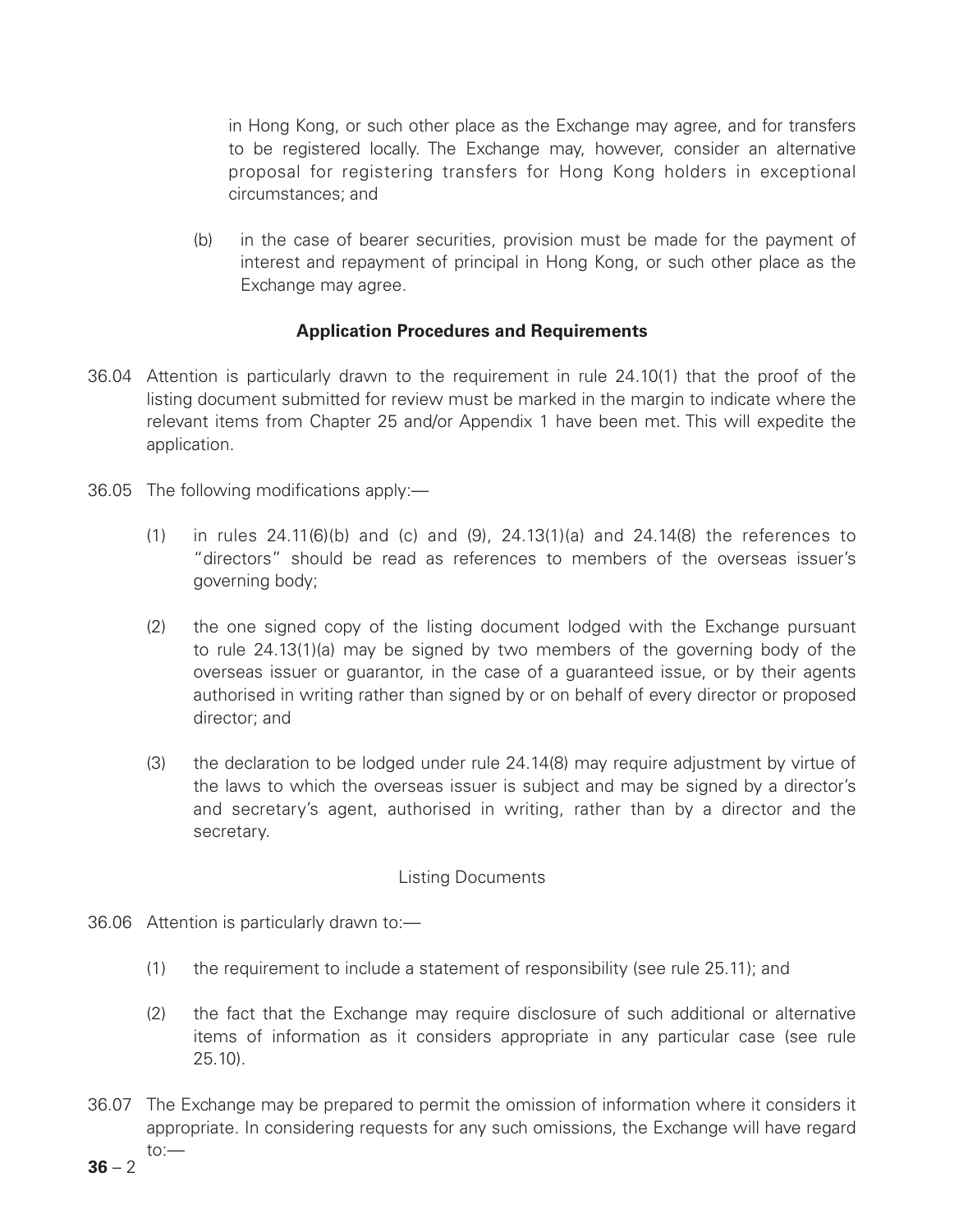- (1) whether the overseas issuer has a listing on a regulated, regularly operating, open stock market recognised for this purpose by the Exchange and conducts its business and makes disclosure according to the accepted standards in Hong Kong; and
- (2) the nature and extent of the regulatory standards and controls to which the overseas issuer is subject in its country of incorporation or other establishment.

Overseas issuers who want to omit any of the prescribed information should therefore consult the Exchange at the earliest possible opportunity.

- 36.08 The following modifications apply:—
	- (1) some of the items of information specified in Part C of Appendix 1 may be inappropriate. In such a case, the item should be appropriately adapted so that equivalent information is given;
	- (2) if the overseas issuer does not have a board of directors the statement of responsibility required under paragraph 2 of Part C of Appendix 1 must be made by all the members of the overseas issuer's equivalent governing body and the listing document should be modified appropriately;
	- (3) the documents to be published on the Exchange's website and the issuer's own website will be the documents corresponding to those mentioned in paragraph 54 of Part C of Appendix 1 and where any of such documents are not in the English language, certified English translations thereof must be published on the Exchange's website and the issuer's own website. In particular cases, the Exchange may require additional documents to be published on the Exchange's website and the issuer's own website; and
	- (4) overseas issuers which are subject to public reporting and filing obligations in their country of incorporation or other establishment (or listing, if different) may be permitted to incorporate in listing documents relevant documents so published. Such documents must be in English, or accompanied by a certified English translation. For example, overseas issuers subject to Securities and Exchange Commission filing requirements in the United States of America may be able to utilise such documents. The Exchange should be consulted in such cases.

# **Listing Agreement**

36.09 The Exchange may be prepared to agree modifications to the listing agreement as it considers appropriate in a particular case. In particular, in the case of an overseas issuer whose primary listing is on another regulated, regularly operating, open stock market recognised by the Exchange, the Exchange may accept a Listing Agreement which incorporates equivalent continuing obligations to those imposed by that other stock market.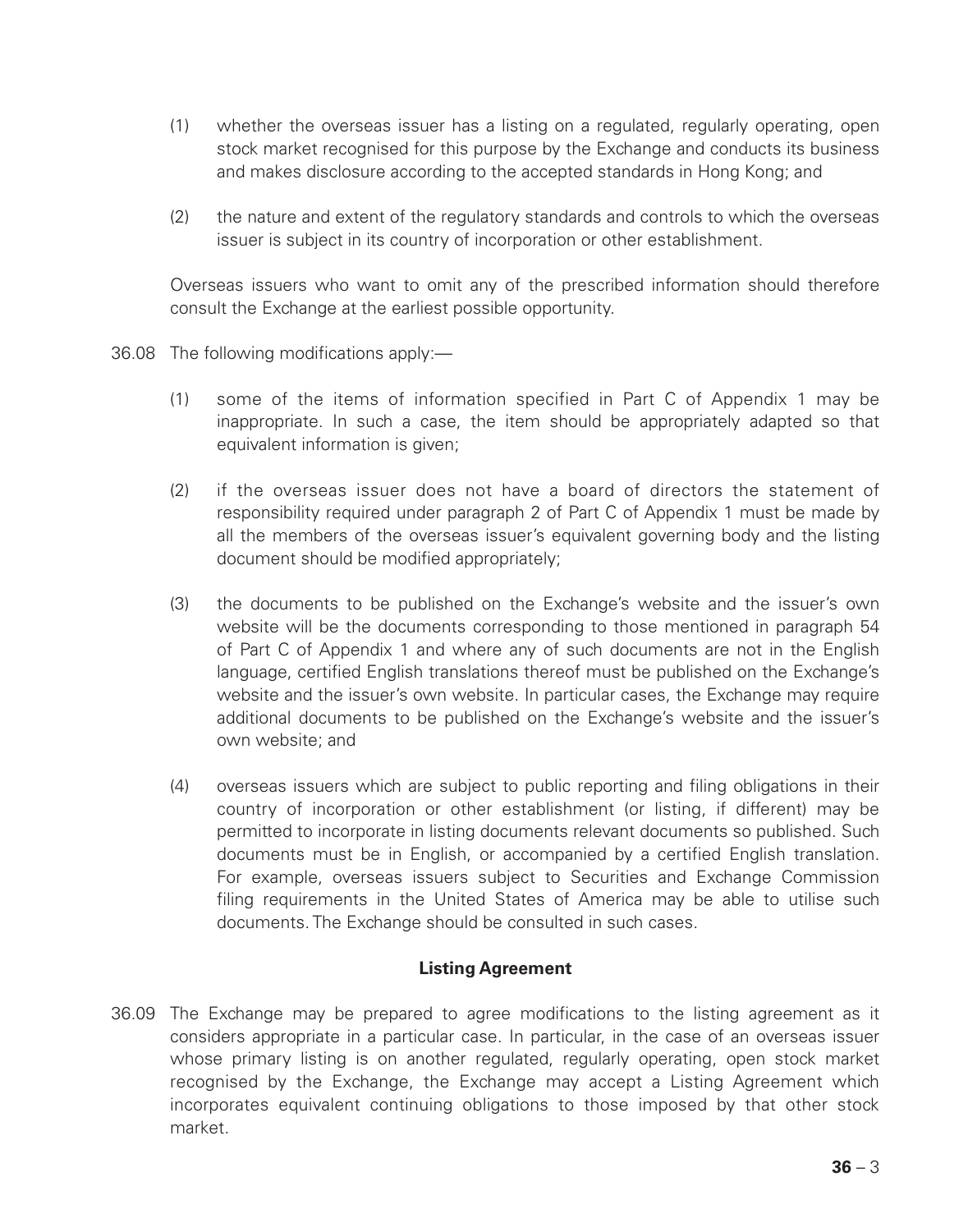- 36.10 Conversely, the Exchange may impose additional requirements in a particular case. In particular, if the overseas issuer's equity capital has or is to have a primary listing on the Exchange, the Exchange may impose such additional requirements as it considers necessary to ensure that investors have the same protection as that afforded to them in Hong Kong.
- 36.11 Attention is particularly drawn to the obligations regarding the circulation and contents of an annual report and accounts which are set out in paragraph 7(1) of the Listing Agreement reproduced in Part C of Appendix 7 and paragraph 4(1) of the Listing Agreement reproduced in Part E of Appendix 7 and the accompanying notes on the interpretation and application of those paragraphs and the obligation to ensure simultaneous release of information to other exchanges and to the market in Hong Kong which is set out in paragraph 2(2) of those Listing Agreements.

#### **Accountants' Reports**

- 36.12 Attention is particularly drawn to the requirement for the reporting accountant to be independent both of the overseas issuer and of any other company concerned (see rule 4.03).
- 36.13 A report will not normally be regarded as acceptable unless the relevant accounts have been audited to a standard comparable to that required in Hong Kong.
- 36.14 Reports in respect of overseas issuers are required to conform with accounting standards acceptable to the Exchange which will normally be at least International Financial Reporting Standards. The relevant standards will normally be those current in relation to the last financial year reported on and, wherever possible, appropriate adjustments should be made to show profits for all periods in accordance with such standards.
- 36.15 Where the Exchange allows reports to be drawn up otherwise than in conformity with Hong Kong Financial Reporting Standards or International Financial Reporting Standards, the Exchange may, having regard to the jurisdiction in which the overseas issuer is incorporated or otherwise established, require the report to contain a statement of the financial effect of the material differences (if any) from either of those standards.
- 36.16 As indicated in rules 4.14 to 4.16, where the figures in the report differ from those in the audited annual accounts, a statement of adjustments must be submitted to the Exchange enabling the figures to be reconciled.